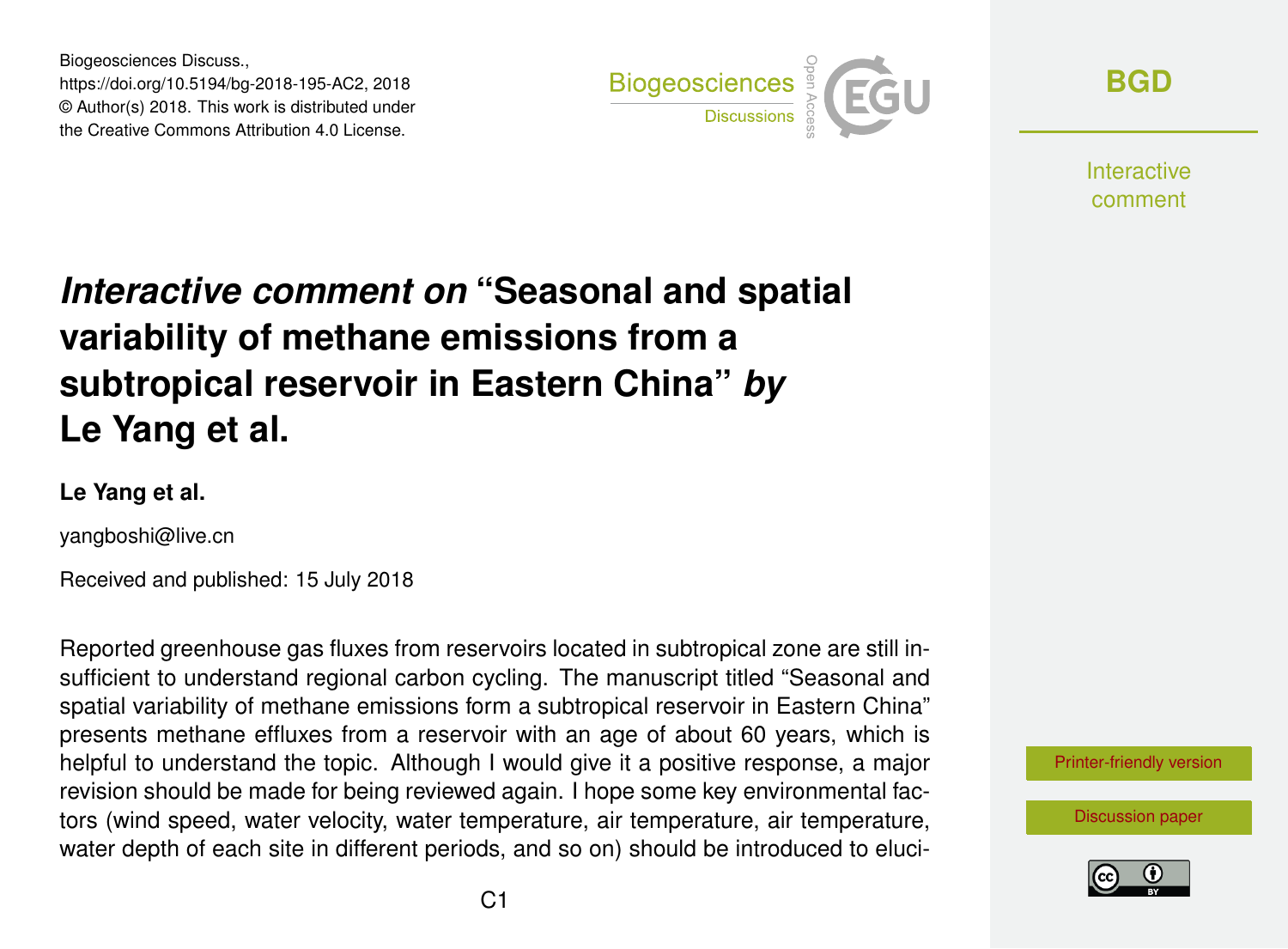date their viewpoints instead of guessing. Response: Wind speed, water temperature, air temperature, and the air-water temperature difference were correlated with CH4 flux at each site. Results showed that weak relationships between wind speed, air-water temperature difference and CH4 flux were found (Tables 2, 3), and there were no relationships between air temperature (or water temperature) with CH4 flux. In addition, water levels were also correlated with CH4 flux (Figure S4), which account for 15-48% of CH4 flux variability. Based on these available data, some reasonable speculations were given in lines 298-305.

Specified comments: 1.Lines 125-137: Water depths should be presented for each sites. Response: Water depths of the sampling points were given in a new table (Table 1).

2.Lines 201-208: I don't think a para-curve model is suitable to fit gas concentrations in a chamber over time. The cited paper of Hutchinson and Livingston is about measuring gas exchange between soil and atmosphere. Pls see the following references. Xiao, S., Wang, C., Wikinson, R.J., Liu, D., Zhang, C., Xu, W., Yang, Z., Wang, Y., Lei, D., 2016. Theoretical model for diffusive greenhouse gas fluxes estimation across water-air interfaces measured with the static floating chamber method. Atmospheric Environment 137, 45-52. Tanka P. Kandel, Poul Eriklarke, Lars Elsgaard. Effect of chamber enclosure time on soil respiration flux: a comparison of linear and non-linear flux calculation methods. Atmospheric Environment 141, 245-254. Response: As the reviewer's suggestions, the linear regression was used to calculate the dc/dt instead of paea-curve model (line 186-188). Thus, the CH4 flux data of manuscript was changed because of the different regression methods (Result section).

3.Line 218: Are there some mistakes in the equation (2)? The denominators m, n and i may be 5, 13 and 3 respectively. Response: The denominators m, n and i are 5, 13 and 3, respectively. No error. But the sampling points in different transects were distinct in the 5 transects, so  $m=5$  in the NE, SW, and SE transects,  $m=4$  in the downstream river, and m=3 in the NW transect. The original equation 2 moved into the supplement

## **[BGD](https://www.biogeosciences-discuss.net/)**

Interactive comment

[Printer-friendly version](https://www.biogeosciences-discuss.net/bg-2018-195/bg-2018-195-AC2-print.pdf)

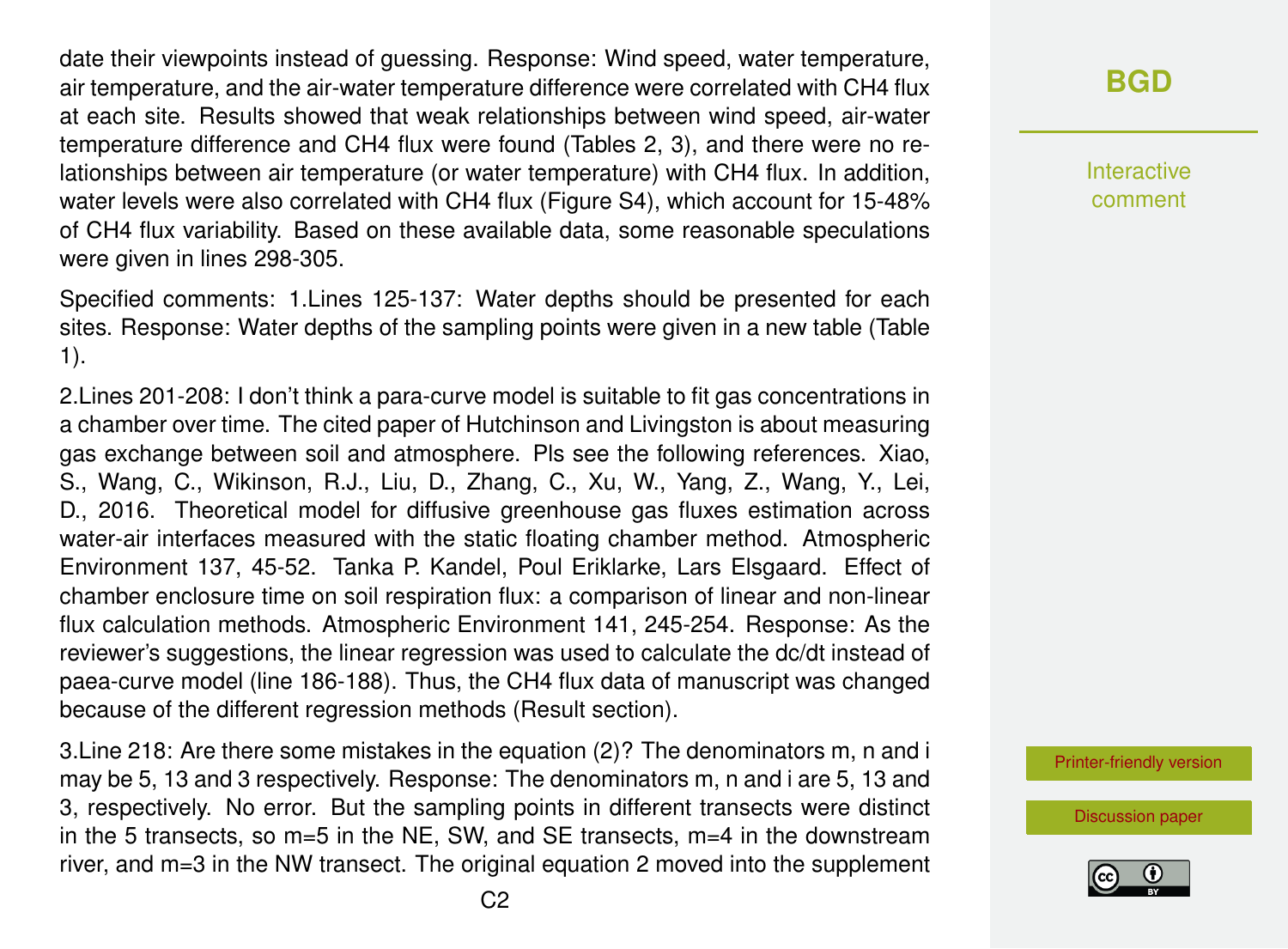materials (Eq. S1) in the revised manuscript, according to the Review #1's suggestions.

4.Line 126-128: I think the natural physical grographical characteristics describes here is important. I think the changing hydrological situation may influence gas fluxes in the NW lake more or less. For example, can you correlate it with Lines of 315-328? Response: The relevant hydrological data were not measured during our sampling campaigns, so it was difficult to correlate it with CH4 flux. However, the data of mean monthly water levels were available to us, and average CH4 fluxes every month were correlated with their corresponding water levels (Seen Figure S4). From the results, water level fluctuation accounted for 15-48% of variability of CH4 fluxes.

5.Lines 354-370 This paragraph tries to explain "The seasonal variability of CH4 emission from the main body of Xin'anjiang Reservoir". However, I think they are feeble. I hope more environmental factors should be taken into considerations, such as wind speed, difference between the air temperature and water temperature, and so on. Response: According to the reviewer's suggestions, wind speed, air-water temperature difference were correlated with the CH4 fluxes in each transect (Table 2, Table 3). Wind speed accounted for 6.3-19% variability of CH4 fluxes in the reservoir main body (Table 2), and the air-water temperature difference accounted for 6-29% of CH4 fluxes variability (Table 3). Furthermore, seasonal dynamics of CH4 emission from the reservoir main body showed a similar pattern with the water level fluctuations in 2015 (Figure 1, Figure 5, Figure S4), and both of them had a high level in the second half of year. In addition, the thermocline depth and oxycline depth increased in Xin'anjiang Reservoir (called Qiandaohu Lake in Zhang et al. 2015) from July to Dec. and disappeared in Feb. and Mar. of next year. The stratification weakness periods (i.e., the second half of year) probably had an impact on CH4 oxidation and eventually CH4 emission at air-water interface, and the mechanism needed to be studied further (lines 293-305).

6.Lines 372-382: Reasons presented here for the high value of methane flux in the SW lake on August 1 are also weak. Figure 5 shows the methane flux in Feb. is also high, but the water level during the mon was low. Response: The 2 peaks on 1 August and Interactive comment

[Printer-friendly version](https://www.biogeosciences-discuss.net/bg-2018-195/bg-2018-195-AC2-print.pdf)